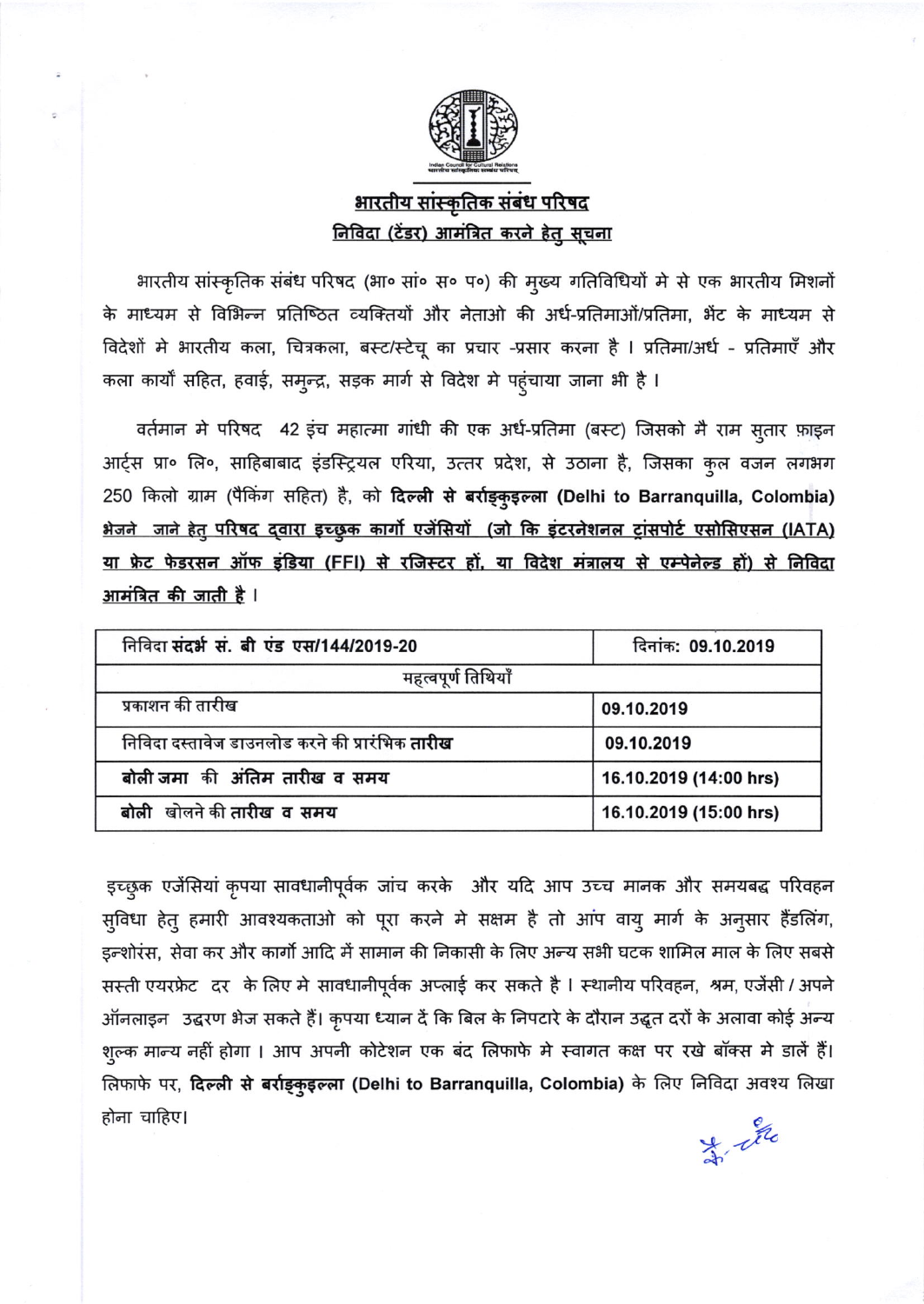# निम्नलिखित महत्वपूर्ण सूचना / स्पोर्टिंग डोकुमेंट

(क) स्टेचू/बस्ट के पहुचने का समय

(ख) वायु मार्ग विवरण सहित

(ग) कोटेशन में सभी कर सम्मिलित होने चाहिए ।

(घ) बोलीदाता के पास जी एस टी /पेन (GST/PAN No.) होना अनिवार्य है।

(ङ) बोलीदाता/एजेंसी का IATA या FFI registration होना अनिवार्य है (सेर्टिफिकेट स्लंगन करें)

(च) वायु व समुन्द्र मार्ग से समान विदेशों भेजने का कम से कम 3 वर्ष का अनुभव होना चाहिए

(छ) बोली रेट सभी कर सहित होने चाहिए, फार्मेट के अनुसार :-

| क्र∘ स∘ | ाववरण                                 | वाय माग |
|---------|---------------------------------------|---------|
|         | रूट (मार्ग)                           |         |
|         | डेलीवेरी (जॉब तिथि से गंतव्य तक )     |         |
| .3      | रेट ( प्रति किलोग्राम सभी शुल्क सहित) |         |
| .4      | कुल लागत ( सभी शुल्क सहित)            |         |

निविदा/उद्धरण पर केवल तभी विचार किए जाएंगे जब उपरोक्त बिंदुओं का पालन किया जाता है।

भा॰ सां॰ स॰ प॰ कोई भी कारण बताए बिना किसी भी या सभी कोटेशन को अस्वीकार करने का अधिकार सुरक्षित रखता है। सामान कार्य देने (जॉब अवार्ड) की तारीख से 10 दिनों के भीतर गंतव्य तक पहुंचना चाहिए।

कार्यक्रम निदेशक (B&S)

 $-2-$